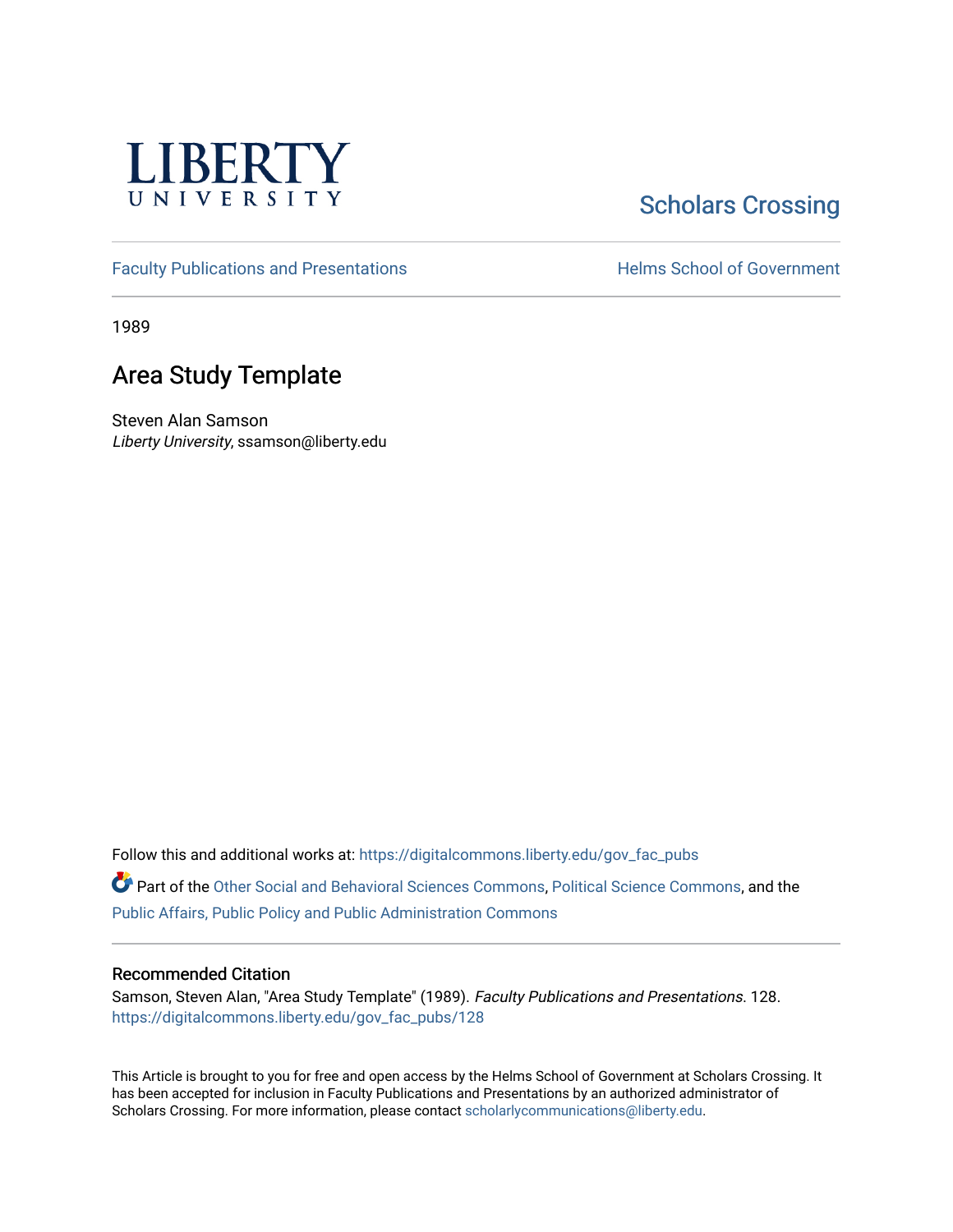## **AREA STUDY TEMPLATE Steven Alan Samson 1986-1989**

COUNTRY:

#### **Physical Features**

- 1. Location (continent or ocean)
- 2. Area (square miles)
- 3. Relative size (rank)
- 4. Dimensions (shape, features)
- 5. Frontiers (border areas, natural barriers)
- 6. Types of boundaries
- 7. Neighboring states
- 8. Relative power of neighbors
- 9. Navigable rivers
- 10. Territorial waters
- 11. Climate (annual temperature, precipitation)
- 12. Natural resources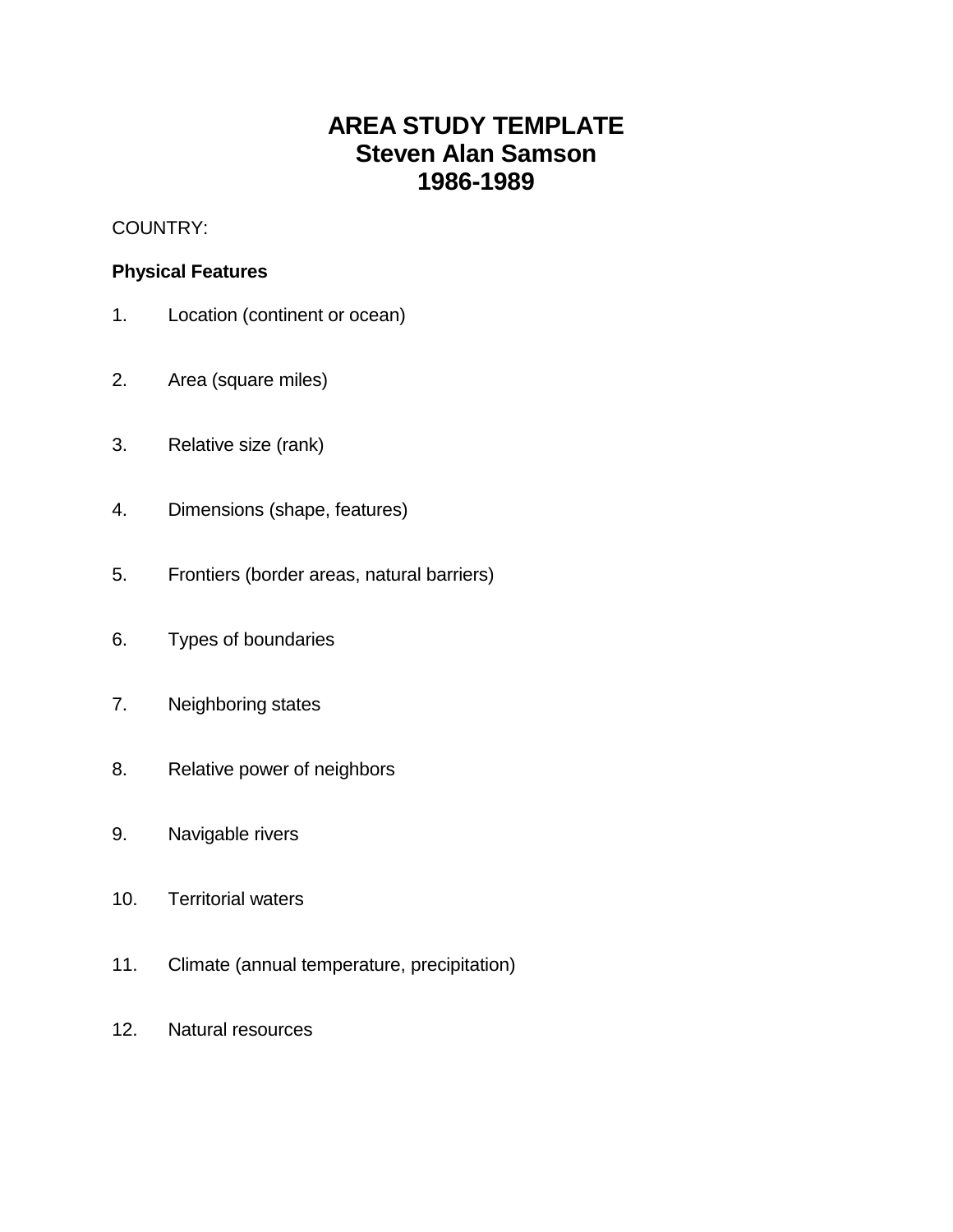#### **Political Culture**

- 13. Population
- 14. Rate of population growth
- 15. Birth and mortality rates
- 16. Density (per square mile)
- 17. Capital city
- 18. Population centers (core area)
- 19. Population distribution
- 20. Urbanization (percentage in cities)
- 21. Major ethnic groups (percentage of population)
- 22. Immigration and emigration rate
- 23. Ethnic enclaves and exclaves
- 24. Major religious groups (percentage of population)
- 25. National language(s) and literacy rate
- 26. Chief cultural figures and their works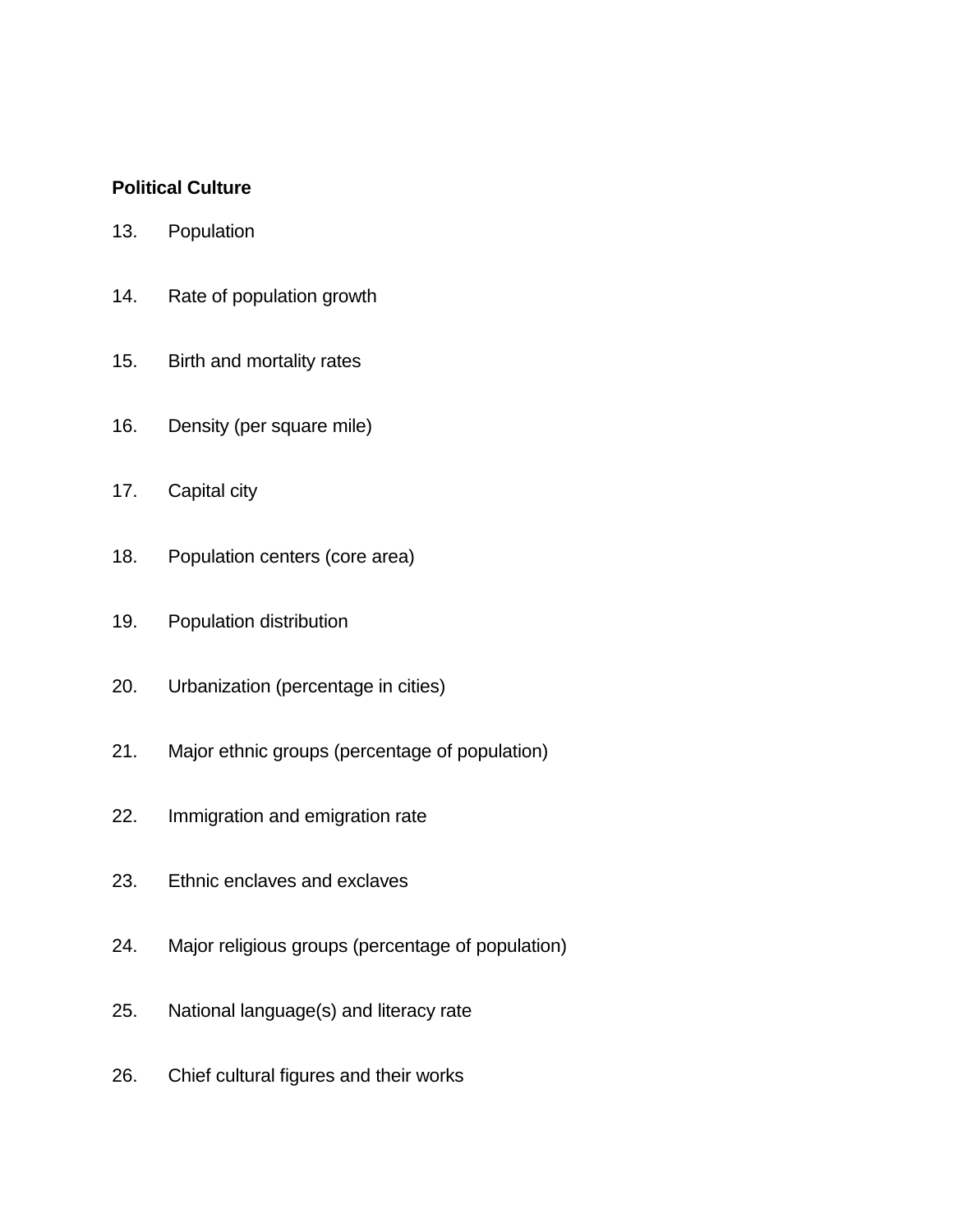#### **Political Economy**

- 27. Type of political economy (free market, mixed economy, socialist)
- 28. Major industries
- 29. Composition of work force (percentage by industry)
- 30. Arable land under cultivation and chief crops
- 31. Industrial centers
- 32. Chief ports
- 33. Size of merchant marine
- 34. Gross national product (GNP)
- 35. Per capita gross domestic product (GDP)
- 36. Relative economic standing in region
- 37. Foreign commerce (exports, imports, balance of trade)
- 38. National budget and national debt
- 39. Unemployment rate
- 40. Property ownership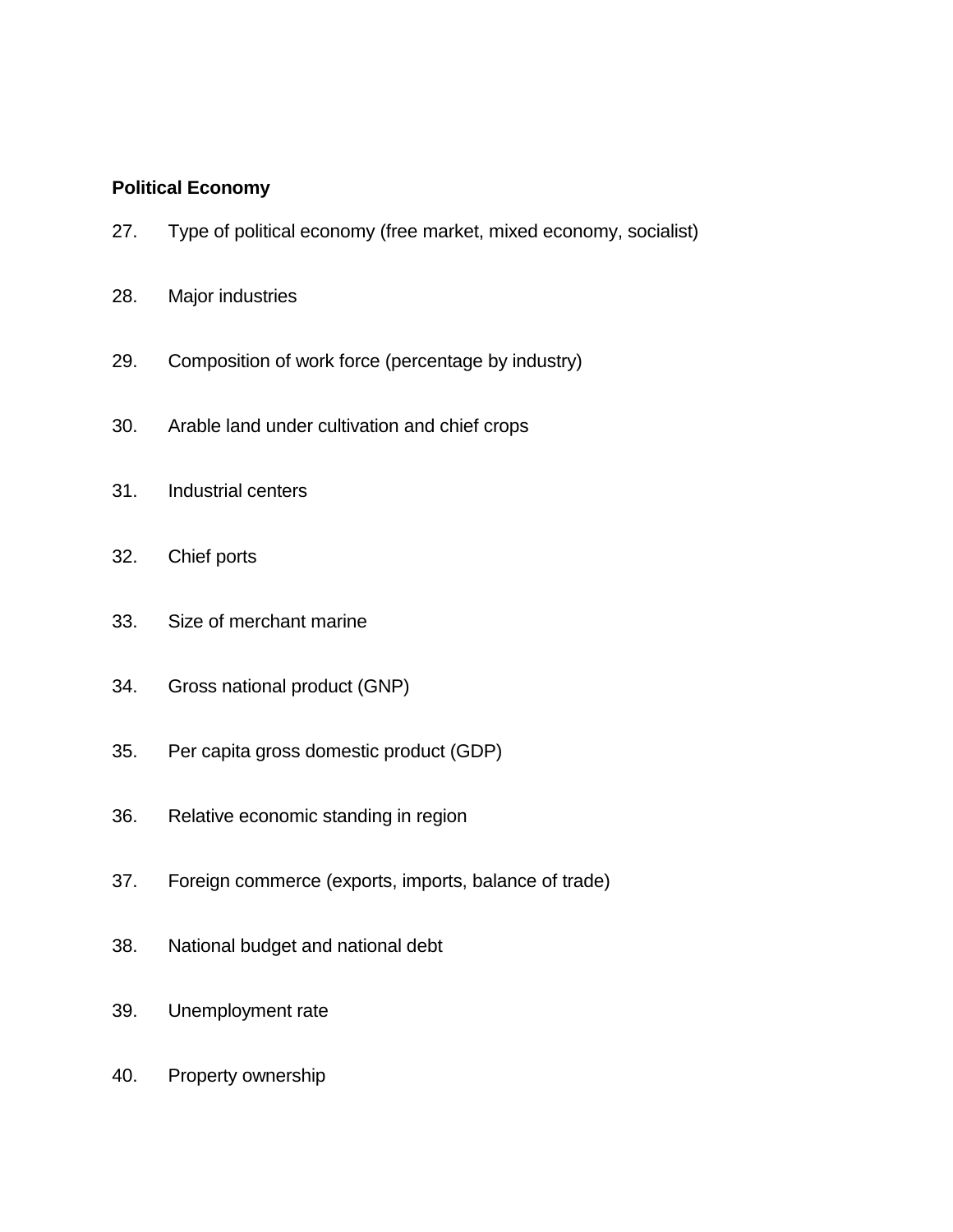41. Foreign economic investment and interests (percentage of GNP)

### **Political History**

- 42. Historical origins
- 43. Year of national independence or founding
- 44. Previous political status
- 45. Colonies and territories (including former possessions)
- 46. National hero(es)
- 47. Legal tradition (common law, civil law, Islamic law)
- 48. Type of constitution
- 49. Year of constitution
- 50. Previous form of government
- 5!. Key historical dates
- 52. Wars and revolutions
- 53. Territorial gains and losses

#### **Political Institutions**

54. Division of political power (unitary or federal)